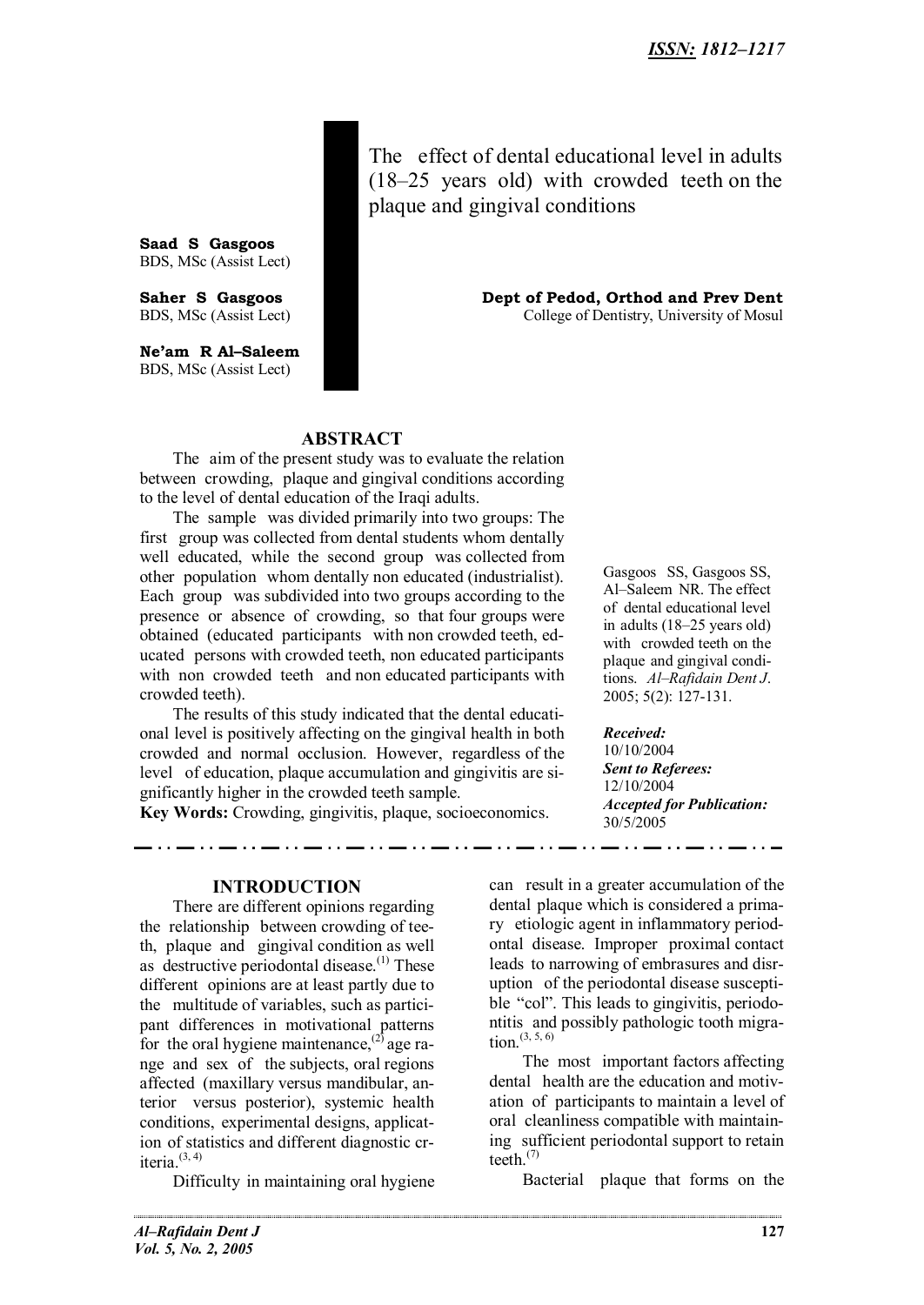surfaces of teeth is generally regarded to be the primary etiologic factor in the onset of plaque–associated gingivitis; a high level of plaque control is of considerable importance in the prevention of both dental caries and periodontal disease.<sup>(8)</sup>

A lack of interproximal space (crowding) would appear to offer a local environment conducive to plaque accumulation and the onset of disease. Correlations between crowding, gingivitis, quantity of plaque and increased probing depth have been shown; $^{(9-11)}$  but these reports contrast with the work of other authors who were unable to demonstrate a clear relationship between crowding and periodontitis. $(1)$ 

So, this study was designed to evaluate the relationship between crowding, plaque and gingival conditions according to the level of dental education of the Iraqi adults.

### **MATERIALS AND METHODS**

The size of the sample was 248 participants. The sample was selected from the students of the College of Dentistry, Mosul University (educated group), while the non educated group was collected from other population (industrialists). The sample age was between 18–25 years with Class I Angle's classification.<sup> $(12)$ </sup> The sample was divided into four groups:

- 1) Educated participants with non crowded teeth.
- 2) Educated participants with crowded teeth.
- 3) Non educated participants with non crowded teeth.
- 4) Non educated participants with crowded teeth.

The criteria for sample selection included:

1) Iraqi population of Mosul City.

- 2) Age 18–25 years.
- 3) Middle socioeconomic class.
- 4) No systemic disease.
- 5) No history of orthodontic treatment.
- 6) Normal nasal breathing.
- 7) Presence of full complement of permanent dentition (with the exception of third molar).
- 8) Angle Class I malocclusion with >4mm crowding for the crowded sample as evaluated by clinical examination, and normal occlusion for the uncrowded sample.
- 9) Score "0" or "1" calculus accumulation to avoid the effect of calculus on plaque accumulation and gingivitis.

The plaque index by Silness and Löe  $(1964)$ ,<sup>(13)</sup> and the gingival index by Löe and Silness  $(1963)^{(14)}$  were used to examine all the teeth buccally and lingually or palatally using plane mouth mirrors, WHO periodontal probes, cotton and disinfectant solution. These measurements were made by one researcher.

Statistical analysis included calculation of mean plaque and gingival indices scores, and Student's t–test to determine the differences between the groups at 5% level of significance.

### **RESULTS AND DISCUSSION**

Table (1) showed the distribution of the participants into the four groups. The size of the sample was 248 participants. Group 1 educated with crowding 68 students, 38 males and 30 females. Group 2 educated without crowding 66 students, 31 males and 35 females. Group 3 not educated with crowding 54 participants, 30 males and 24 females. Whereas group 4 not educated without crowding 60 participants, 34 males and 26 females.

| <b>Groups</b>   | <b>With Crowding</b> |    |     | <b>Without Crowding</b> |    |     | <b>Total</b> |     |     |
|-----------------|----------------------|----|-----|-------------------------|----|-----|--------------|-----|-----|
| <b>Educated</b> | <b>Male</b>          | 38 | 68  | Male                    | 31 | 66  | <b>Male</b>  | 69  | 134 |
|                 | Female               | 30 |     | Female                  | 35 |     | Female       | 65  |     |
| <b>Non</b>      | Male                 | 30 | 54  | Male                    | 34 | 60  | <b>Male</b>  | 64  | 114 |
| <b>Educated</b> | Female               | 24 |     | Female                  | 26 |     | Female       | 50  |     |
| <b>Total</b>    | Male                 | 68 | 122 | <b>Male</b>             | 65 | 126 | Male         | 133 | 248 |
|                 | Female               | 54 |     | Female                  | 61 |     | Female       | 115 |     |

Table (1): Distribution of the participants into the groups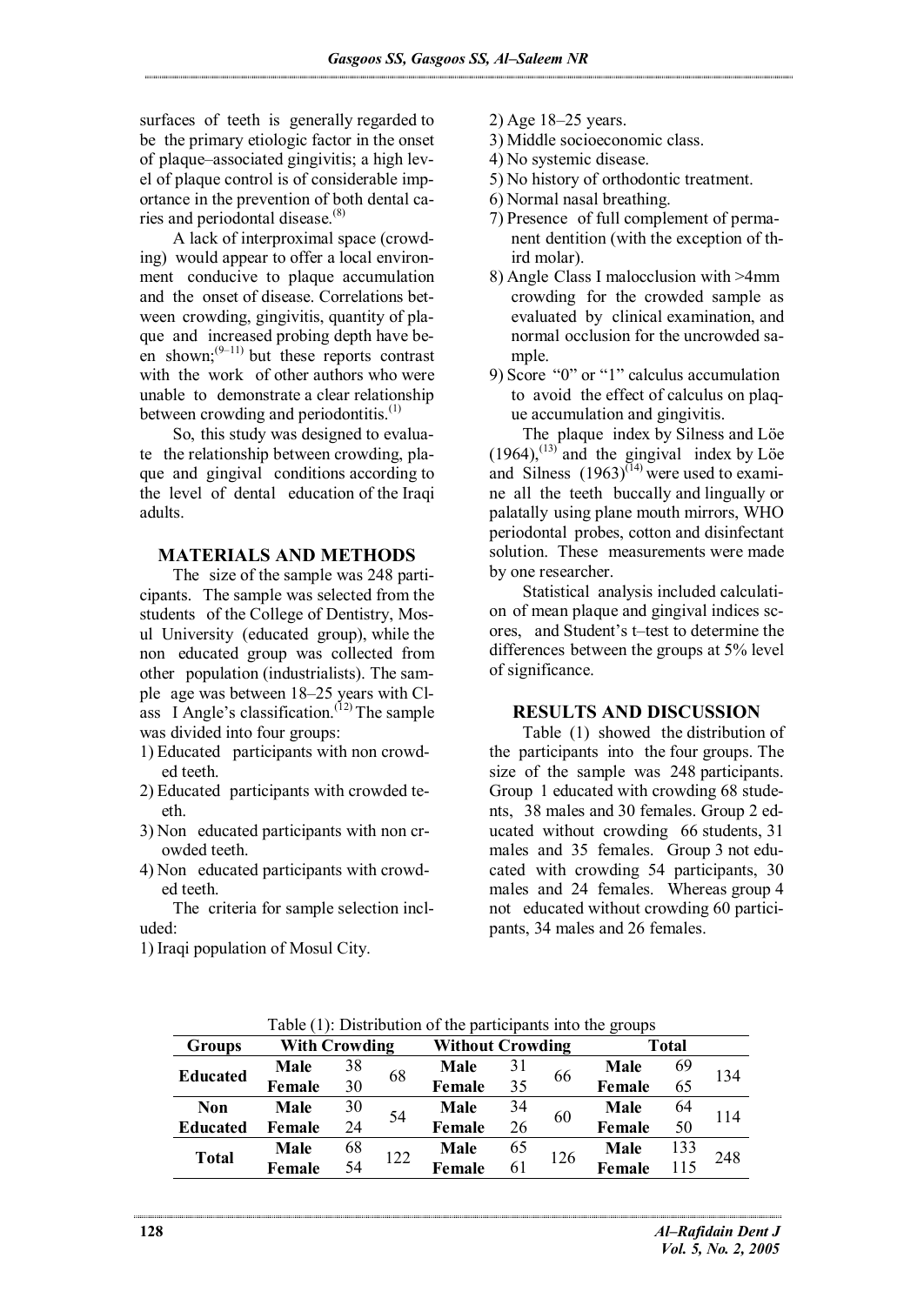Mean plaque index scores for the four groups were recorded in Table (2). They were 0.1809, 0.1702, 1.509 and 1.850 respectively. The differences between group 1 and group 2 and between group 3 and group 4 were statistically highly significant. The differences between group 1 and group 3 and between group 2 and group 4 were statistically very highly significant. This means that crowded teeth have a significant effect on plaque accumulation, and the main cause of increasing plaque accumulation is related to low educational level. So that, gingival condition is aggravated as the level of dental education is decreased. This is in agreement with other studies carried out in Iraq. $(15, 16)$ 

Table (3) showed mean gingival index scores for the four groups. They were 0.1504, 0.300, 1.609 and 1.892 respectively. The differences between group 1 and group 2, and between group 3 and group 4 were statistically highly significant. The differences between group 1 and group 3 and between group 2 and group 4 were statistically very highly significant. Again, the educational level has a direct effect on inducing gingival inflammation and then aggravated by crowded teeth. This is agreed with Makani.<sup>(17)</sup>

From these results, we can reach to the fact that educated participants without crowded teeth have less plaque accumulation and less gingival inflammation than those educated participants with crowded teeth and non educated participants with or without crowded teeth. Educated participants may care more with their health and appearance. Therefore they may brush their teeth more regularly and more frequently than non educated and may use different methods of interdental cleaning aids such as dental floss, tooth picks, interdental brush and mouth rinse. Other studies<sup> $(16, 18)$ </sup> obtained the same results.

The presence of crowded teeth may induce plaque accumulation and gingivitis. So that, a significant differences were found between the crowded and non crowded groups regarding plaque and gingivitis in both educated and non educated groups. This means that crowding has a direct effect on inducing plaque accumulation and gingivitis but not more than the effect of educational level.

|                                                                                                                                                                                                                                                                                                                                                           |             | <b>With Crowding</b> |             | <b>Without Crowding</b> |         |              |  |  |  |
|-----------------------------------------------------------------------------------------------------------------------------------------------------------------------------------------------------------------------------------------------------------------------------------------------------------------------------------------------------------|-------------|----------------------|-------------|-------------------------|---------|--------------|--|--|--|
| <b>Groups</b>                                                                                                                                                                                                                                                                                                                                             | $Mean + SD$ |                      | $Mean + SD$ |                         | t–test  | Significance |  |  |  |
| <b>Educated</b>                                                                                                                                                                                                                                                                                                                                           | 0.1809      | 0.0196               | 0.1702      | 0.0211                  | 3.05    | HS           |  |  |  |
| <b>Non Educated</b>                                                                                                                                                                                                                                                                                                                                       | 1.509       | 0.267                | 1.850       | 0.181                   | $-8.06$ | HS           |  |  |  |
| t–test                                                                                                                                                                                                                                                                                                                                                    | $-41.00$    |                      | $-74.93$    |                         |         |              |  |  |  |
| <b>Significance</b>                                                                                                                                                                                                                                                                                                                                       | VHS         |                      | VHS         |                         |         |              |  |  |  |
| $\mathfrak{S}(\mathbf{D})$ , $\mathfrak{S}_{t+1}$ , $\mathfrak{S}_{t+1}$ , $\mathfrak{S}_{t+1}$ , $\mathfrak{S}_{t+1}$ , $\mathfrak{S}_{t+1}$ , $\mathfrak{S}_{t+1}$ , $\mathfrak{S}_{t+1}$ , $\mathfrak{S}_{t+1}$ , $\mathfrak{S}_{t+1}$ , $\mathfrak{S}_{t+1}$ , $\mathfrak{S}_{t+1}$ , $\mathfrak{S}_{t+1}$ , $\mathfrak{S}_{t+1}$ , $\mathfrak{S}_{t$ |             |                      |             |                         |         |              |  |  |  |

Table (2): Differences in the mean plaque index scores between the groups

SD: Standard deviation, HS: Highly significant difference, VHS: Very highly significant difference.

| Table (3): Differences in the mean gingival index scores between the groups |  |  |
|-----------------------------------------------------------------------------|--|--|
|                                                                             |  |  |

|                     |             | <b>With Crowding</b> | <b>Without Crowding</b> |             |        | Significance |  |
|---------------------|-------------|----------------------|-------------------------|-------------|--------|--------------|--|
| <b>Groups</b>       | $Mean + SD$ |                      |                         | $Mean + SD$ | t–test |              |  |
| <b>Educated</b>     | 0.1504      | 0.0237               | 0.300                   | 0.171       | $-714$ | НS           |  |
| <b>Non Educated</b> | 1.609       | 0.177                | 1892                    | 0.205       | $-782$ | <b>HS</b>    |  |
| t–test              | $-67.18$    |                      | $-47.45$                |             |        |              |  |
| <b>Significance</b> | VHS         |                      | VHS                     |             |        |              |  |

SD: Standard deviation, HS: Highly significant difference, VHS: Very highly significant difference.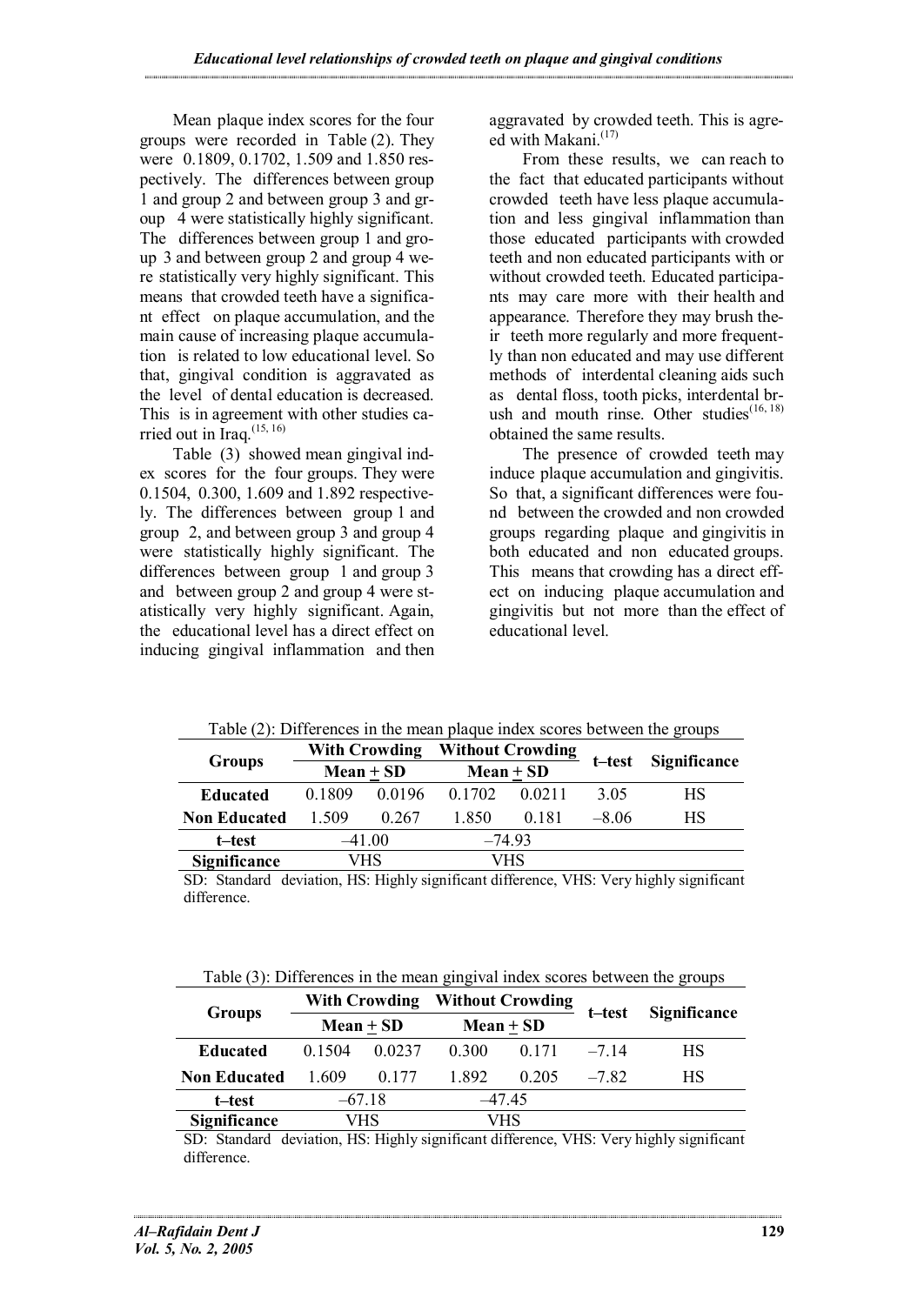Tables (4) and (5) showed the differences in plaque accumulation and gingivitis between males and females in each group. In most of the groups, females reported less plaque and gingival indices scores than males. However, the differences were slight and statistically not significant. Different studies carried out in Iraq and other countries reported the same results,  $(17-19)$  because females care more with their health and appearance than males.

|              |            | <b>With Crowding</b> |      |                         | $\tilde{\phantom{a}}$<br><b>Without Crowding</b> |                     |         |                     |
|--------------|------------|----------------------|------|-------------------------|--------------------------------------------------|---------------------|---------|---------------------|
| Group        | <b>Sex</b> | $Mean + SD$          |      | t-test Significance Sex |                                                  | $Mean + SD$         |         | t-test Significance |
|              | M          | $0.1858 + 0.0187$    |      | <b>NS</b>               | M                                                | $0.1742 \pm 0.0211$ | 1.48    | <b>NS</b>           |
| Educated     | F          | $0.1777 + 0.0211$    | 1.68 |                         | F                                                | $0.166 + 0.0207$    |         |                     |
|              | M          | $1.537 \pm 0.268$    |      |                         | M                                                | $1.847 + 0.178$     | $-0.45$ | <b>NS</b>           |
| Non Educated | F          | $1.475 + 0.266$      | 0.84 | <b>NS</b>               | F                                                | $1.868 + 0.177$     |         |                     |

Table (4): Differences in the mean plaque index scores between males and females in each group

M: Male; F: Female; SD: Standard deviation; NS: No significant difference.

|                     |            | <b>With Crowding</b> |         |                         | $\frac{1}{2}$<br><b>Without Crowding</b> |                   |        |                     |
|---------------------|------------|----------------------|---------|-------------------------|------------------------------------------|-------------------|--------|---------------------|
| Group               | <b>Sex</b> | $Mean + SD$          |         | t-test Significance Sex |                                          | $Mean + SD$       | t–test | <b>Significance</b> |
|                     | M          | $0.1532 + 0.0222$    | 1.06    | <b>NS</b>               | M                                        | $0.303 + 0.174$   | 0.14   | <b>NS</b>           |
| Educated            | F          | $0.1470 \pm 0.0255$  |         |                         | F                                        | $0.297 \pm 0.171$ |        |                     |
|                     | M          | $1.603 + 0.171$      |         |                         | M                                        | $1.897 + 0.205$   |        |                     |
| <b>Non Educated</b> | F          | $1.617 + 0.188$      | $-0.27$ | <b>NS</b>               | $\mathbf F$                              | $1.885 + 0.209$   | 0.23   | <b>NS</b>           |

Table (5): Differences in the mean gingival index scores between males and females in each group

M: Male; F: Female; SD: Standard deviation; NS: No significant difference.

### **CONCLUSIONS**

The presence of crowded teeth may be a source of increasing plaque accumulation and then increasing gingival inflammation. However, this depends primarily

on the educational level of the participant himself/herself.

Educated participants, without crowded teeth, have better oral hygiene than educated participants with crowded teeth and